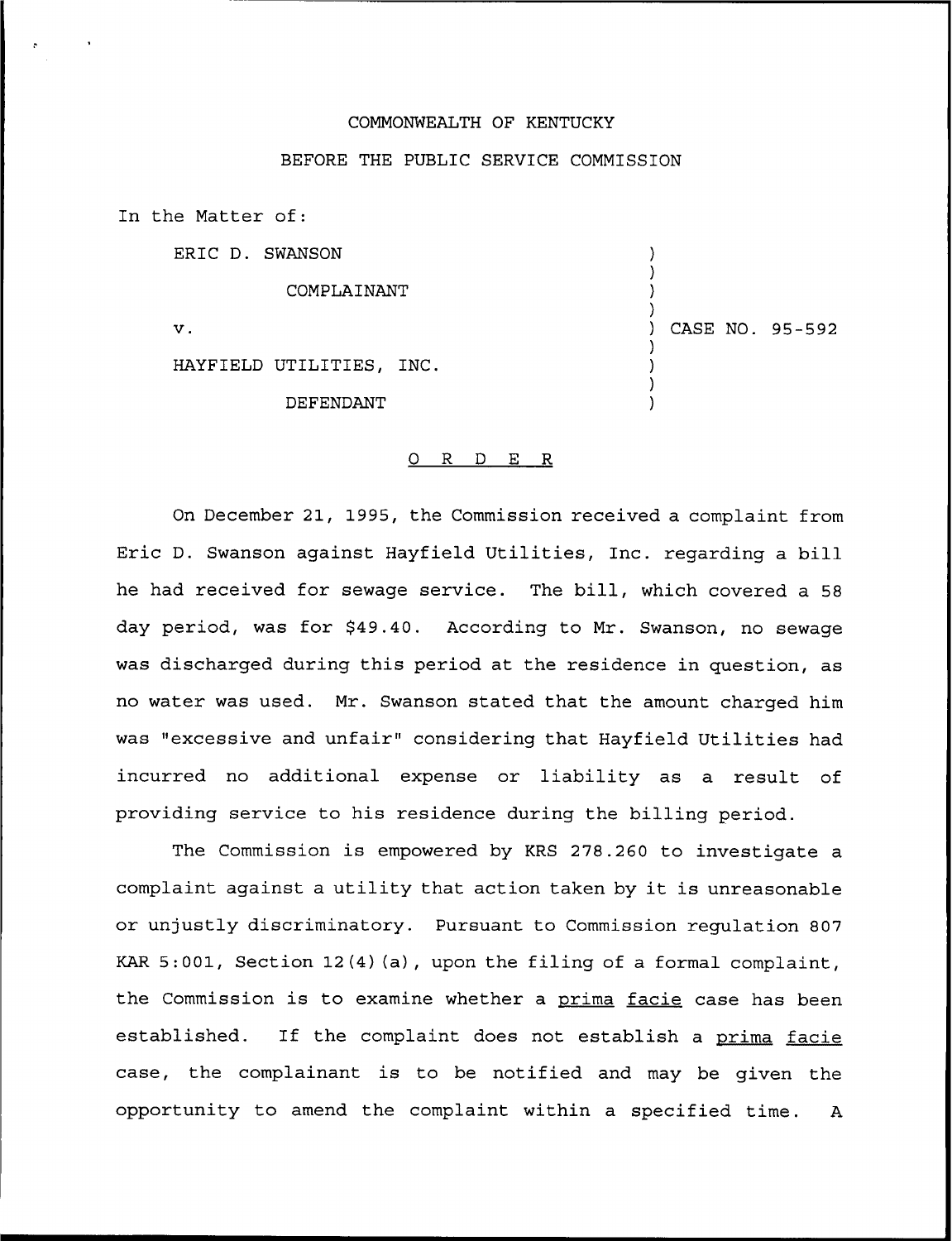prima facie case is one where sufficient evidence has been produced, if evidence to the contrary is disregarded, to support <sup>a</sup> favorable finding.

Based upon a review of Mr. Swanson's complaint, the Commission finds that a prima facie case has not been established. KRS 278.160(2) states that:

> No utility shall charge, demand, collect or receive from any person a greater or less compensation for any service rendered or to be rendered than that prescribed in its filed schedules, and no person shall receive any service from any utility for a compensation greater or less than that prescribed in such schedules.

According to Hayfield Utilities' filed schedule (attached), its monthly rate for sewage service to <sup>a</sup> single family residence is \$ 24.70. This is <sup>a</sup> flat rate which is not affected by the amount of sewage discharged. Under Hayfield Utilities' filed schedule, each of its residential customers is charged the same monthly fee regardless of usage.

Mr. Swanson has received a bill covering a period of 58 days, or roughly two months, in the amount of \$49.40. As Hayfield Utilities' monthly rate for sewage service is \$24.70, Mr. Swanson does not appear to have been charged a greater amount for service rendered than that prescribed in Hayfield Utilities'iled schedule. There is therefore no indication that Hayfield Utilities has acted in an unreasonable or unjustly discriminatory manner toward Mr. Swanson, or that the bill in question is "excessive and unfair" as Mr. Swanson suggests.

 $-2-$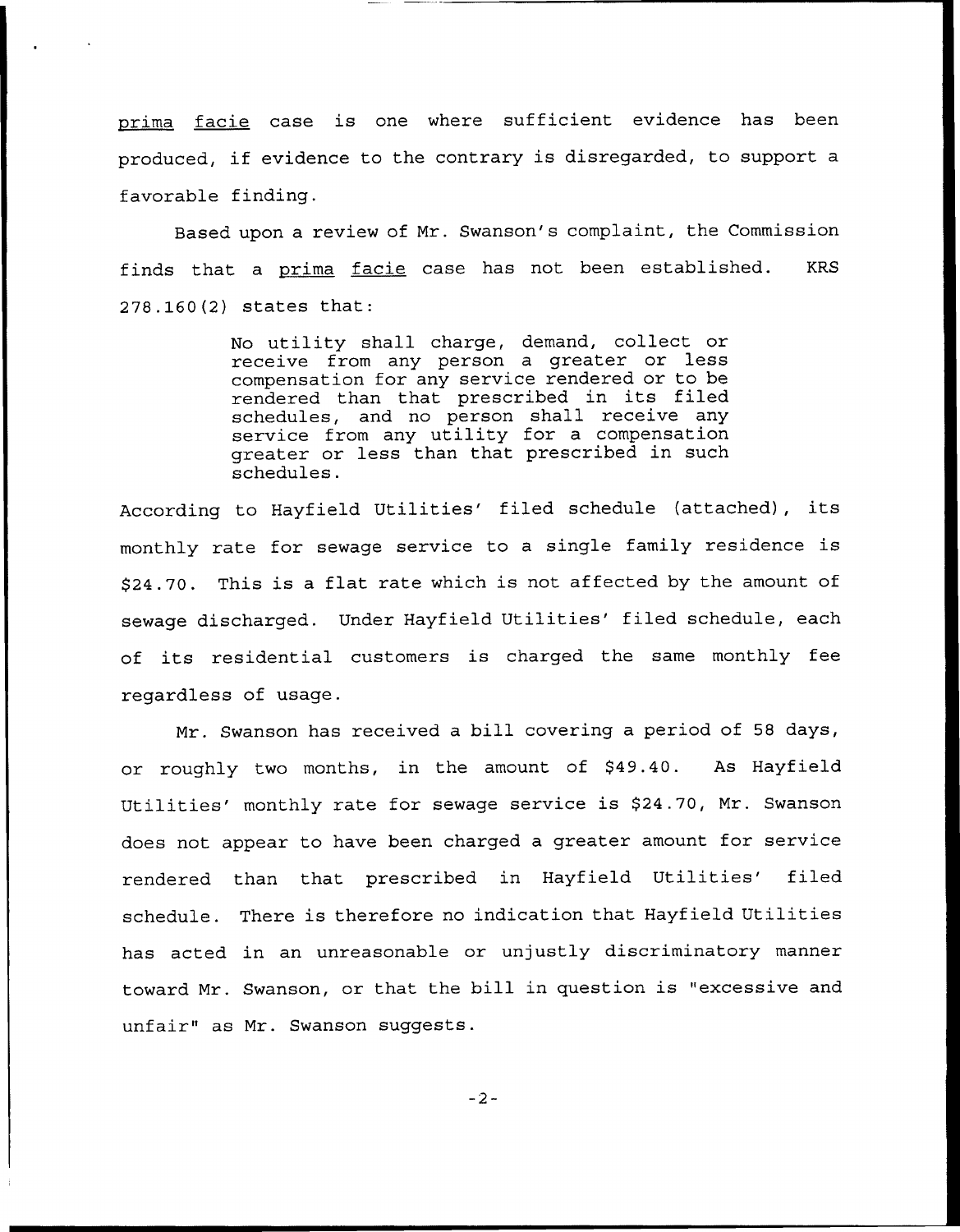As Mr. Swanson has failed to establish a prima facie case, the Commission will hold his complaint for 20 days to give him an opportunity to file additional information to support his claim that Hayfield Utilities has acted in an unreasonable or unjustly discriminatory manner. If no amendment setting forth a prima facie case is received within 20 days, the complaint will be dismissed.

IT IS THEREFORE ORDERED that:

1. Mr. Swanson is granted <sup>20</sup> days from the date of this Order to file an amended complaint stating a prima facie case against Hayfield Utilities that the charge is unreasonable or unjustly discriminatory.

2. If an amended complaint is not filed within <sup>20</sup> days of the date of this Order, the Complaint shall be dismissed without further order of the Commission.

Done at Frankfort, Kentucky, this 18th day of January, 1996.

PUBLIC SERVICE COMMISSION

Zwila K Breat

Vice Chairman

Commissione

ATTEST:

Executive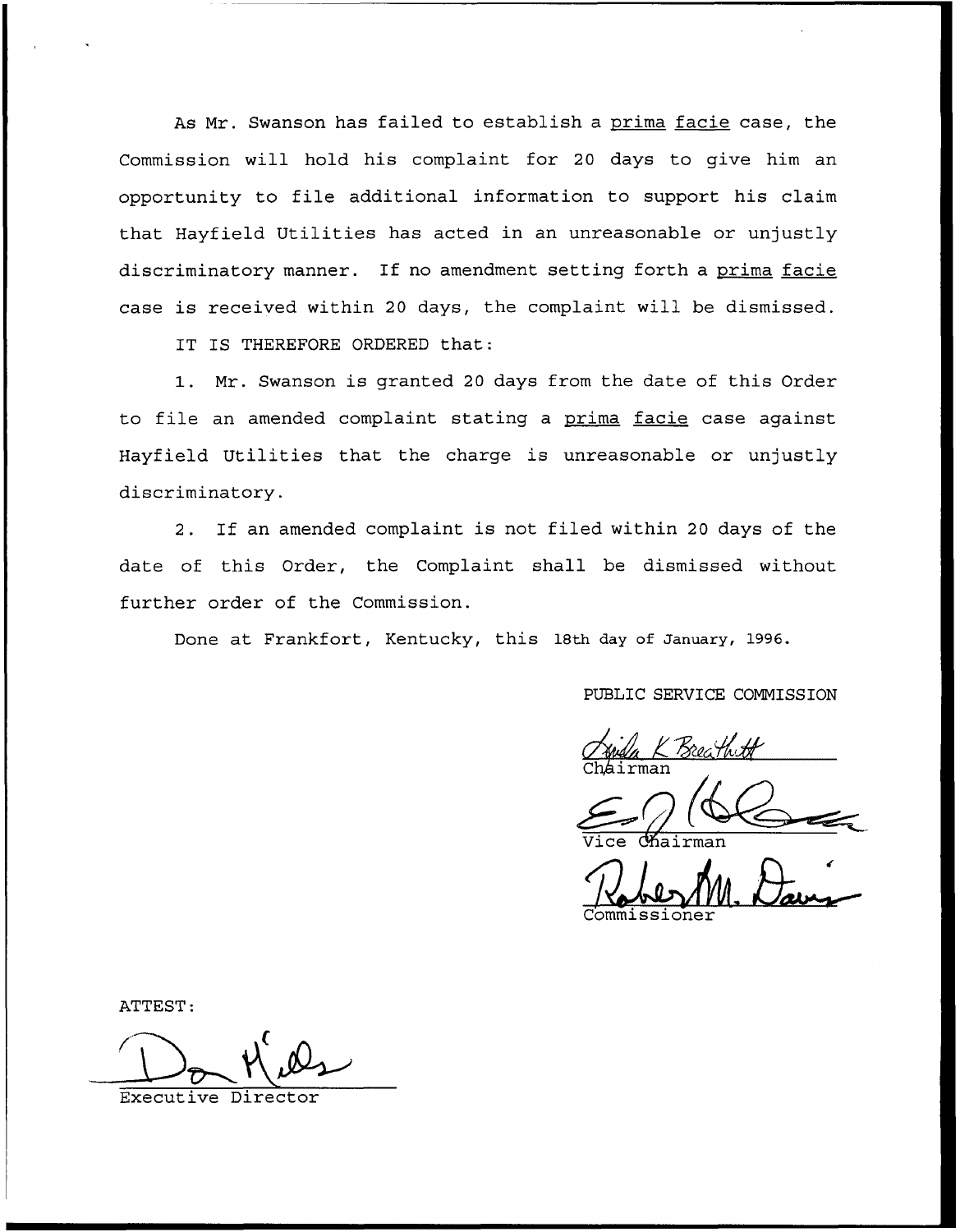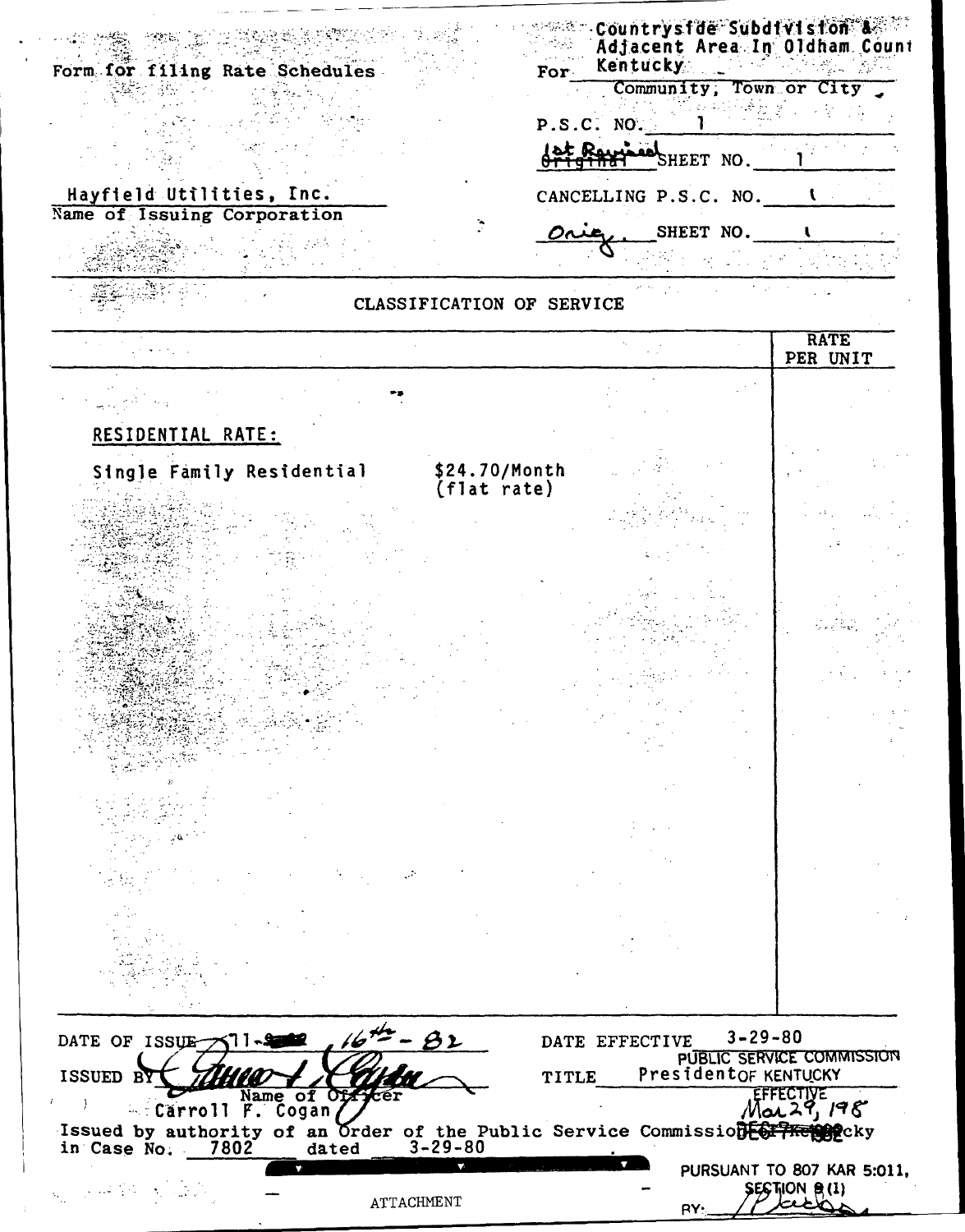## COMMONWEALTH OF KENTUCKY

 $\alpha$ 

# BEFORE THE PUBLIC SERVICE COMMISSION

| In the Matter of:                                                                            |                    | Case No. 95-592 |                                             |
|----------------------------------------------------------------------------------------------|--------------------|-----------------|---------------------------------------------|
| Elic D. Subuson                                                                              | <b>COMPLAINANT</b> |                 | <b>RECEIVED</b><br>DEC 21 1995<br>Executive |
| VS.                                                                                          |                    |                 | Director's Office                           |
| d Hitities                                                                                   |                    |                 |                                             |
|                                                                                              | <b>DEFENDANT</b>   |                 |                                             |
| <b>COMPLAINT</b>                                                                             |                    |                 |                                             |
| The complaint of Elick Swanson                                                               |                    |                 | respectfully shows:                         |
| (a)                                                                                          |                    |                 |                                             |
| 11003 Old Dichard Court Lousville, Ky 40222                                                  |                    |                 |                                             |
| (b)                                                                                          |                    |                 |                                             |
| <u>B6St. Matthaus Ave</u>                                                                    |                    |                 |                                             |
| That: An Vitair Seurope Pate 15 Deing Chaiged.<br>(c)                                        |                    |                 |                                             |
| $MyBDi// which (orers 58/day5) is 949.40, 100$                                               |                    |                 |                                             |
|                                                                                              |                    |                 |                                             |
| Caunque Mas dischaused Aurine This Derived, 95 no<br>Water was used. I should not be charged |                    |                 |                                             |
|                                                                                              |                    |                 |                                             |

Continued on Next Page